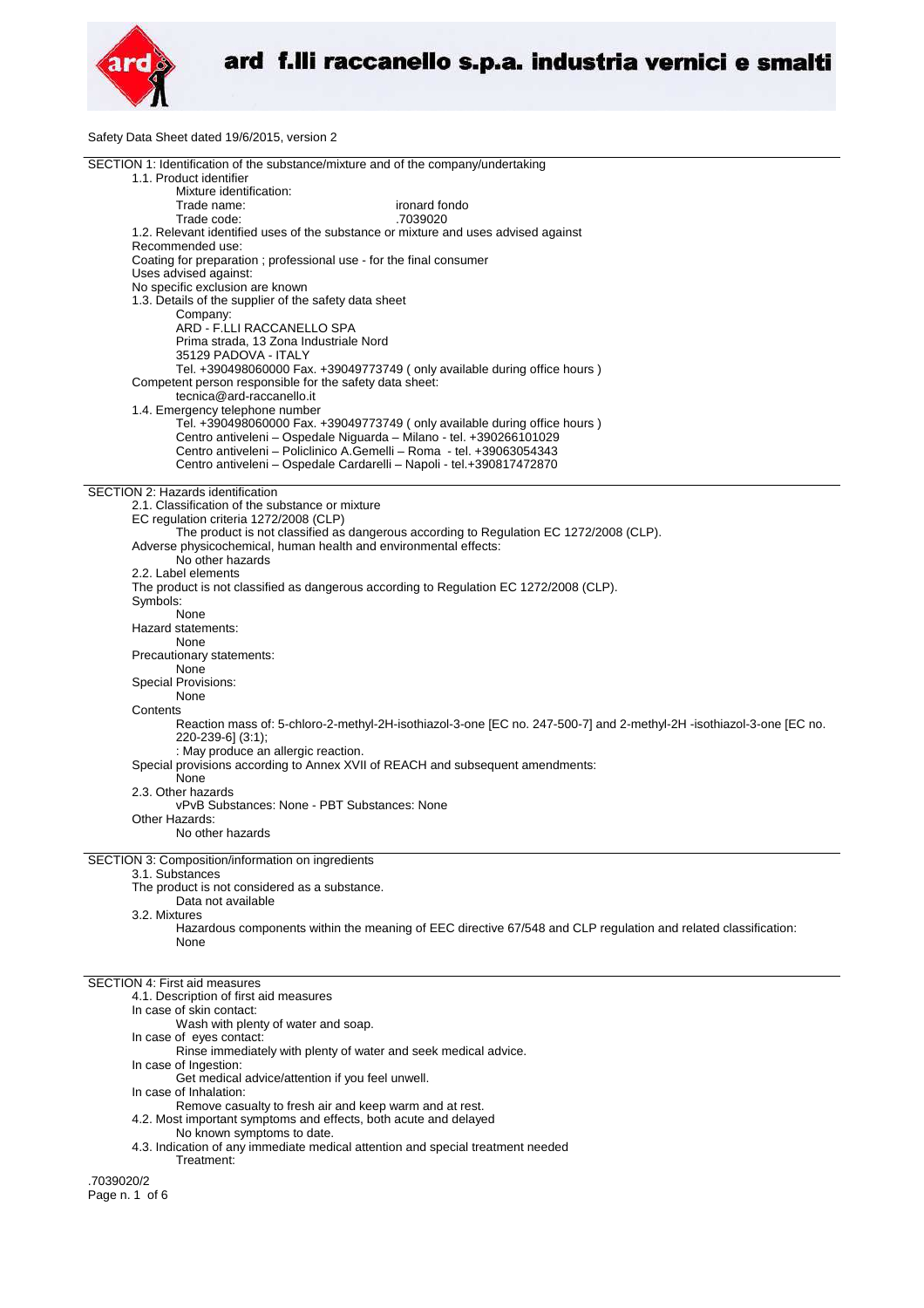Treat symptomatically.

| SECTION 5: Firefighting measures                                                                      |
|-------------------------------------------------------------------------------------------------------|
| 5.1. Extinguishing media                                                                              |
| Suitable extinguishing media:                                                                         |
| Irrelevant, the product is not flammable.                                                             |
| Extinguishing media which must not be used for safety reasons:                                        |
| None in particular.                                                                                   |
| 5.2. Special hazards arising from the substance or mixture                                            |
| May produce toxic fumes of carbon monoxide if burning.                                                |
| Do not inhale explosion and combustion gases.                                                         |
| 5.3. Advice for firefighters                                                                          |
| Use suitable breathing apparatus.                                                                     |
| Collect contaminated fire extinguishing water separately. This must not be discharged into drains.    |
| Move undamaged containers from immediate hazard area if it can be done safely.                        |
|                                                                                                       |
| <b>SECTION 6: Accidental release measures</b>                                                         |
| 6.1. Personal precautions, protective equipment and emergency procedures                              |
| Wear personal protection equipment.                                                                   |
| Remove all sources of ignition.                                                                       |
| Remove persons to safety.                                                                             |
| See protective measures under point 7 and 8.                                                          |
| 6.2. Environmental precautions                                                                        |
| Do not allow to enter into soil/subsoil. Do not allow to enter into surface water or drains.          |
| Retain contaminated washing water and dispose it.                                                     |
| In case of gas escape or of entry into waterways, soil or drains, inform the responsible authorities. |
| 6.3. Methods and material for containment and cleaning up                                             |
| Suitable material for taking up: absorbing material, organic, sand.                                   |
| Wash with plenty of water.                                                                            |
| 6.4. Reference to other sections                                                                      |
| See also section 8 and 13                                                                             |
| SECTION 7: Handling and storage                                                                       |
| 7.1. Precautions for safe handling                                                                    |
| Avoid contact with skin and eyes.                                                                     |
| Avoid contact with skin and eyes, inhalation of vapours and mists.                                    |
| Do not eat or drink while working.                                                                    |
| See also section 8 for recommended protective equipment.                                              |
| 7.2. Conditions for safe storage, including any incompatibilities                                     |
| Keep away from food, drink and feed.                                                                  |
| Incompatible materials:                                                                               |
| None in particular.                                                                                   |
| Instructions as regards storage premises:                                                             |
| Adequately ventilated premises.                                                                       |
| 7.3. Specific end use(s)                                                                              |
| None in particular                                                                                    |
|                                                                                                       |
| SECTION 8: Exposure controls/personal protection                                                      |
| 8.1. Control parameters                                                                               |
| Exposure limit(s):                                                                                    |
| There are not occupational exposure limits in accordance to the EU legislation                        |
| <b>DNEL Values:</b>                                                                                   |
| Data not available                                                                                    |
| <b>PNEC Values:</b>                                                                                   |
| Data not available                                                                                    |
| 8.2. Exposure controls                                                                                |
| Eye/ face protection:<br>Not needed for normal use. Anyway, operate according good working practices. |
| Skin protection                                                                                       |
| a) protection for hands:                                                                              |
| One-time gloves.                                                                                      |
| b) other:                                                                                             |
| No special precaution must be adopted for normal use.                                                 |
| Respiratory protection:                                                                               |
| Not needed for normal use.                                                                            |
| Thermal Hazards:                                                                                      |
| None                                                                                                  |
| Environmental exposure controls:                                                                      |
| None                                                                                                  |
| Appropriate engineering controls:                                                                     |
| None                                                                                                  |
|                                                                                                       |

SECTION 9: Physical and chemical properties

9.1. Information on basic physical and chemical properties

.7039020/2 Page n. 2 of 6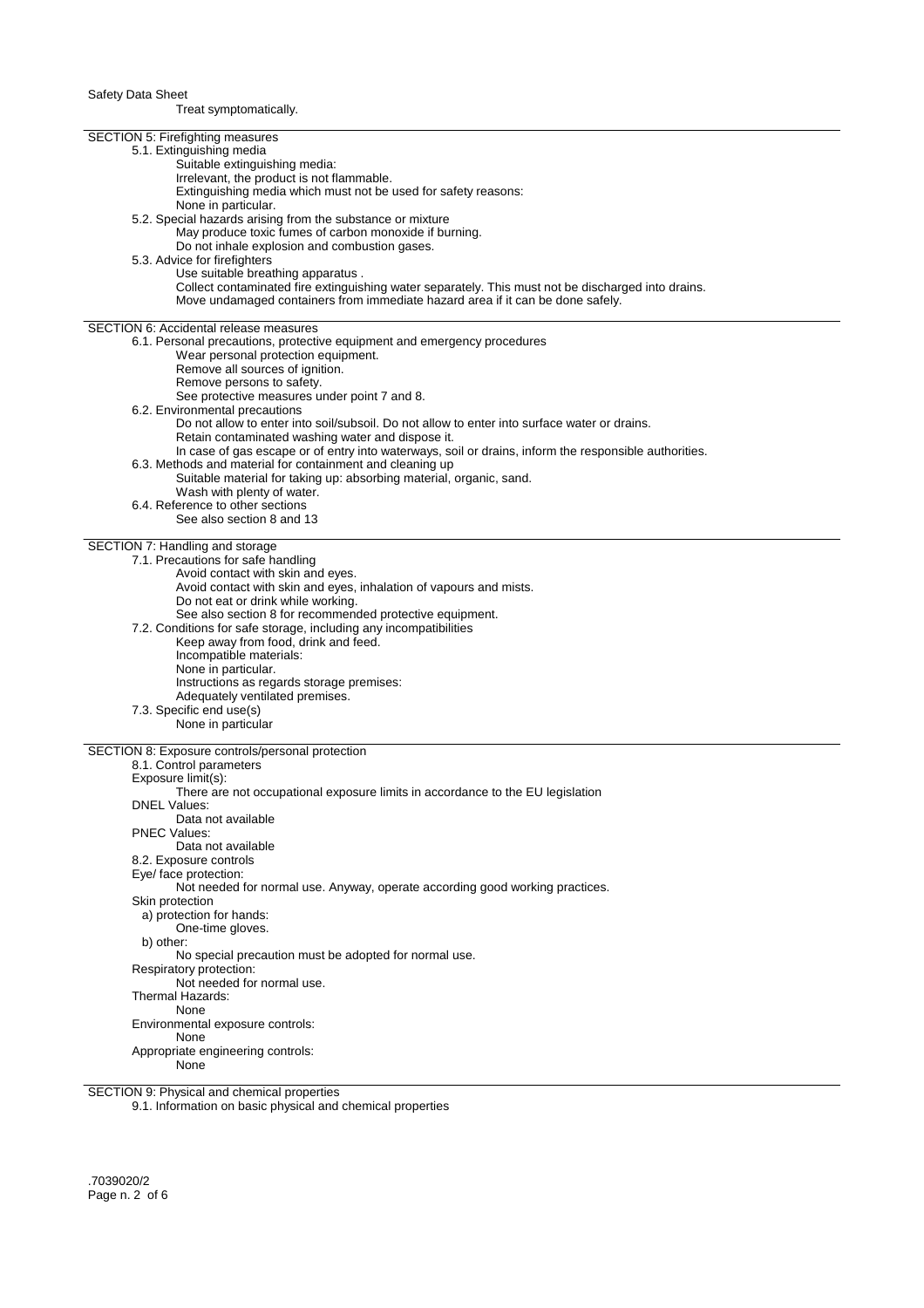| <b>Properties</b>                                | Value                              | Method:                  | Notes:                   |
|--------------------------------------------------|------------------------------------|--------------------------|--------------------------|
| Appearance and colour:                           | <b>Fluid black</b><br>dispersion   | Ξ.                       | $\overline{\phantom{a}}$ |
| Odour:                                           | Characteristic:<br>slightly acetic | $\overline{\phantom{a}}$ | $-$                      |
| Odour threshold:                                 | Data not available                 | $\overline{\phantom{a}}$ | $\overline{a}$           |
| pH:                                              | 9.0                                | --                       | $20^{\circ}$ C           |
| Melting point / freezing point:                  | Data not available                 | $\overline{\phantom{a}}$ | Ξ.                       |
| Initial boiling point and boiling<br>range:      | Data not available                 | $\overline{\phantom{a}}$ | $\overline{a}$           |
| Flash point:                                     | Not flammable                      | $-$                      | $\sim$                   |
| Evaporation rate:                                | Data not available                 | $\overline{\phantom{a}}$ | $\sim$                   |
| Solid/gas flammability:                          | Data not available                 | $\overline{\phantom{a}}$ | $-$                      |
| Upper/lower flammability or<br>explosive limits: | Data not available                 | $\overline{\phantom{a}}$ | $-$                      |
| Vapour pressure:                                 | Data not available                 | $\sim$                   | $\overline{a}$           |
| Vapour density:                                  | Data not available                 | $\overline{\phantom{a}}$ | $\overline{a}$           |
| Relative density:                                | 1645 - 1685 g/l                    | UNI EN ISO<br>2811-1     | $20^{\circ}$ C           |
| Solubility in water:                             | Miscible                           | Ξ.                       | $-$                      |
| Solubility in oil:                               | Insoluble                          | $-$                      | $-$                      |
| Partition coefficient (n-octanol/<br>water):     | Data not available                 | $\overline{\phantom{a}}$ | $-$                      |
| Auto-ignition temperature:                       | Data not available                 | $\overline{\phantom{a}}$ | $\overline{\phantom{a}}$ |
| Decomposition temperature:                       | Data not available                 | $\overline{\phantom{a}}$ | ۵.                       |
| Viscosity:                                       | 14500 - 16500 cP                   | <b>ISO 2555</b>          | $20^{\circ}$ C           |
| Explosive properties:                            | Data not available                 | $\ddot{\phantom{a}}$     | $-$                      |
| Oxidizing properties:                            | Data not available                 | $\overline{\phantom{a}}$ | $-$                      |

## 9.2. Other information

| Properties                               | Value              | Method:                  | Notes: |
|------------------------------------------|--------------------|--------------------------|--------|
| Miscibility:                             | Data not available | $\overline{\phantom{a}}$ | $-1$   |
| Fat Solubility:                          | Data not available | $\overline{\phantom{a}}$ | $-1$   |
| Conductivity:                            | Data not available | $\overline{\phantom{a}}$ | --     |
| Substance Groups relevant<br>properties: | Data not available | $\overline{\phantom{a}}$ | --     |

Note: The data herein refer to QC when the product was put on the market.

SECTION 10: Stability and reactivity

10.1. Reactivity

Stable under normal conditions

10.2. Chemical stability

Stable under normal conditions 10.3. Possibility of hazardous reactions

None

10.4. Conditions to avoid

.7039020/2 Page n. 3 of 6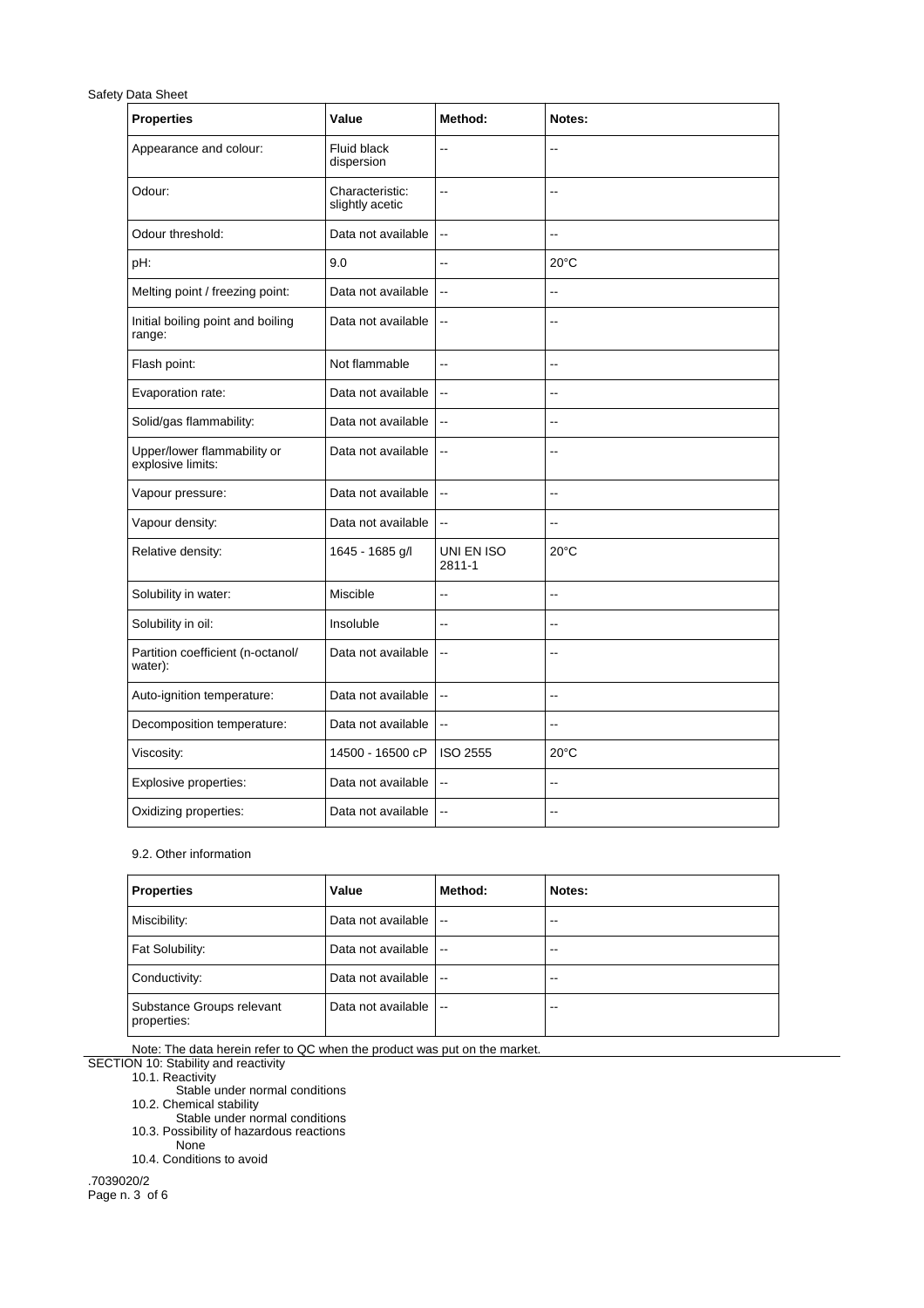Stable under normal conditions.

- 10.5. Incompatible materials
	- None in particular.
- 10.6. Hazardous decomposition products

| ro.o. Hazardous decomposition products<br>None.                                                                           |
|---------------------------------------------------------------------------------------------------------------------------|
| SECTION 11: Toxicological information                                                                                     |
| 11.1. Information on toxicological effects                                                                                |
| Toxicological information of the mixture:                                                                                 |
| Data not available                                                                                                        |
| Toxicological information of the main substances found in the mixture:                                                    |
| Data not available                                                                                                        |
| If not differently specified, the information required in Regulation 453/2010/EC listed below must be considered as N.A.: |
| a) acute toxicity;                                                                                                        |
| b) skin corrosion/irritation;                                                                                             |
| c) serious eye damage/irritation;                                                                                         |
| d) respiratory or skin sensitisation;                                                                                     |
| e) germ cell mutagenicity;                                                                                                |
| f) carcinogenicity;                                                                                                       |
| g) reproductive toxicity;                                                                                                 |
| h) STOT-single exposure;                                                                                                  |
| i) STOT-repeated exposure;                                                                                                |
| j) aspiration hazard.                                                                                                     |
|                                                                                                                           |
| SECTION 12: Ecological information                                                                                        |
| 12.1. Toxicity                                                                                                            |
| Adopt good working practices, so that the product is not released into the environment.                                   |
| Data not available                                                                                                        |
| 12.2. Persistence and degradability                                                                                       |
| Data not available                                                                                                        |
| 12.3. Bioaccumulative potential                                                                                           |
| Data not available                                                                                                        |
| 12.4. Mobility in soil                                                                                                    |
| Data not available                                                                                                        |
| 12.5. Results of PBT and vPvB assessment                                                                                  |
| vPvB Substances: None - PBT Substances: None                                                                              |
| 12.6. Other adverse effects<br>None                                                                                       |
|                                                                                                                           |
| SECTION 13: Disposal considerations                                                                                       |
| 13.1. Waste treatment methods                                                                                             |
| Recover if possible. In so doing, comply with the local and national regulations currently in force.                      |
| Waste should not be disposed of by release to sewers.                                                                     |
| Contaminated packaging thinners and cleaning diluents must be landfilled.                                                 |
| SECTION 14: Transport information                                                                                         |
| 14.1. UN number                                                                                                           |
| Not classified as dangerous in the meaning of transport regulations.                                                      |
| 14.2. UN proper shipping name                                                                                             |
| Data not available                                                                                                        |
| 14.3. Transport hazard class(es)                                                                                          |
| Data not available                                                                                                        |
| 14.4. Packing group                                                                                                       |
| Data not available                                                                                                        |
| 14.5. Environmental hazards                                                                                               |
| <b>ADR-Enviromental Pollutant:</b><br>No                                                                                  |
| Data not available                                                                                                        |
| 14.6. Special precautions for user                                                                                        |
| Data not available                                                                                                        |
| 14.7. Transport in bulk according to Annex II of MARPOL73/78 and the IBC Code                                             |
| Data not available                                                                                                        |
|                                                                                                                           |
| <b>SECTION 15: Regulatory information</b>                                                                                 |
| 15.1. Safety, health and environmental regulations/legislation specific for the substance or mixture                      |
|                                                                                                                           |
| DIR.2004/42/CE. Subcategory g Type BA limit COV 30 g/l. Contained in product < 30 g/l.                                    |

Regulation (EU) No 528/2012 and subsequent amendments.

Dir. 98/24/EC (Risks related to chemical agents at work).

Directive 2000/39/CE (Occupational exposure limit values) and subsequent modifications: 2004/37/CE, 2006/15/CE and 2009/161/UE. Regulation (EC) n. 1907/2006 (REACH) Regulation (EC) n. 1272/2008 (CLP) Regulation (EC) n. 790/2009 (ATP 1 CLP) and (EU) n. 758/2013 Regulation (EU) n. 453/2010 (Annex II) Regulation (EU) n. 286/2011 (ATP 2 CLP) Regulation (EU) n. 618/2012 (ATP 3 CLP) Regulation (EU) n. 487/2013 (ATP 4 CLP)

Regulation (EU) n. 944/2013 (ATP 5 CLP)

.7039020/2 Page n. 4 of 6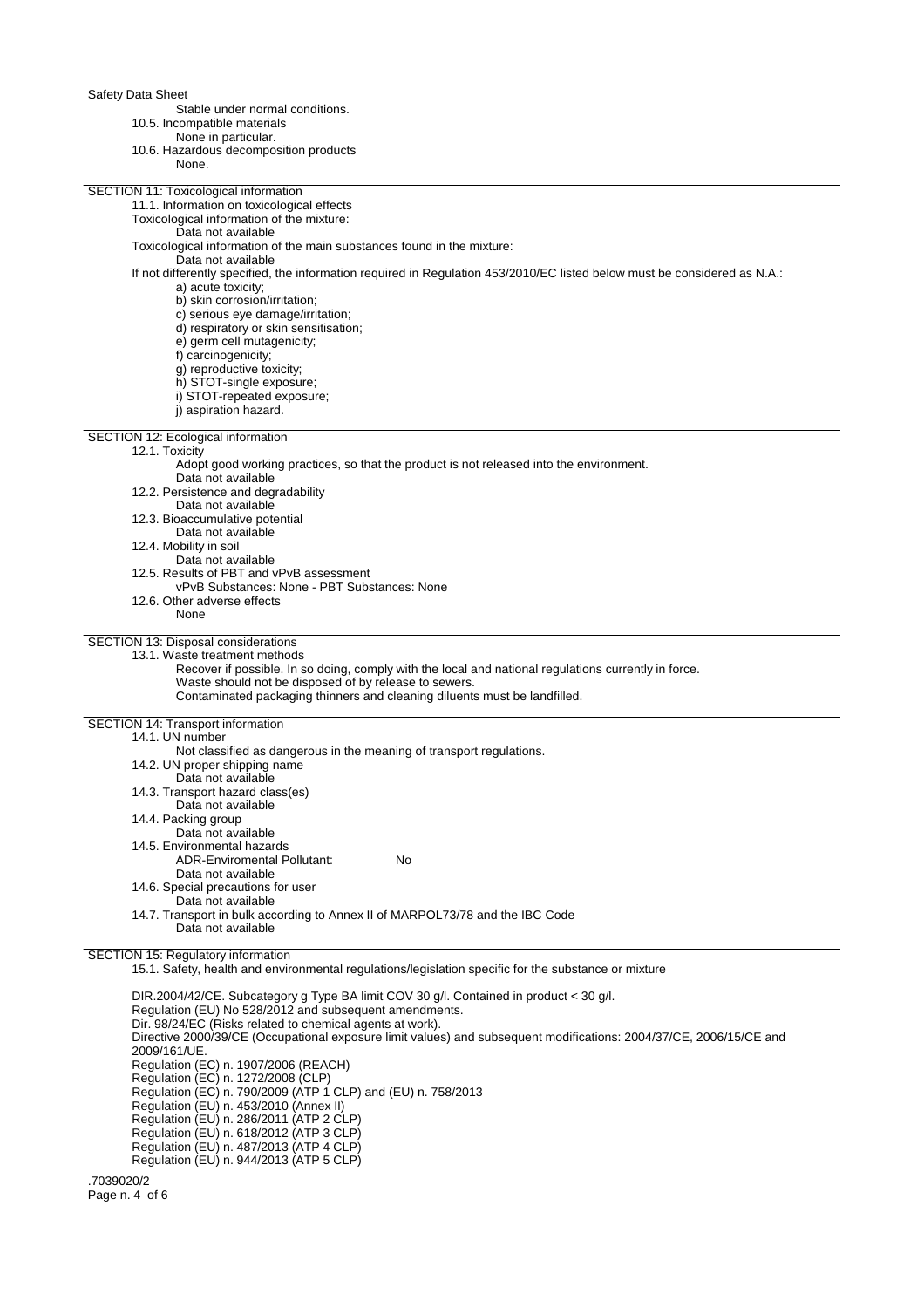Regulation (EU) n. 605/2014 (ATP 6 CLP)

Restrictions related to the product or the substances contained according to Annex XVII Regulation (EC) 1907/2006 (REACH) and subsequent modifications:

None

Where applicable, refer to the following regulatory provisions :

Directive 2003/105/CE ('Activities linked to risks of serious accidents') and subsequent amendments. Regulation (EC) nr 648/2004 (detergents). 1999/13/EC (VOC directive)

Provisions related to directives 82/501/EC(Seveso), 96/82/EC(Seveso II):

Data not available

15.2. Chemical safety assessment No

## SECTION 16: Other information

Paragraphs modified from the previous revision:

SECTION 1: Identification of the substance/mixture and of the company/undertaking SECTION 2: Hazards identification SECTION 3: Composition/information on ingredients SECTION 4: First aid measures SECTION 5: Firefighting measures SECTION 6: Accidental release measures SECTION 7: Handling and storage SECTION 8: Exposure controls/personal protection SECTION 9: Physical and chemical properties SECTION 10: Stability and reactivity SECTION 11: Toxicological information SECTION 14: Transport information SECTION 15: Regulatory information This document was prepared by a competent person who has received appropriate training. Main bibliographic sources:

The ECHA database on registered substances.

ESIS- European chemical Substances Information System.

eChemPortal- the global portal to Information on Chemical Substance.

- GESTIS substance database.
- Insert further consulted bibliography

The information contained herein is based on our state of knowledge at the above-specified date. It refers solely to the product indicated and constitutes no guarantee of particular quality.

It is the duty of the user to ensure that this information is appropriate and complete with respect to the specific use intended. This MSDS cancels and replaces any preceding release.

Legend of acronyms and abbreviations used in the safety data sheet:

| ADR:       | European Agreement concerning the International Carriage of Dangerous Goods by Road.    |
|------------|-----------------------------------------------------------------------------------------|
| CAS:       | Chemical Abstracts Service (division of the American Chemical Society).                 |
| CLP:       | Classification, Labeling, Packaging.                                                    |
| DNEL:      | Derived No Effect Level.                                                                |
| EC50:      | Median effective concentration expected to produce a certain effect in 50% of test      |
|            | organisms                                                                               |
| ECHA:      | European Chemicals Agency                                                               |
| EINECS:    | European Inventory of Existing Commercial Chemical Substances                           |
| ELINCS:    | European List of notified Chemical Substances                                           |
| GHS:       | Globally Harmonized System of Classification and Labeling of Chemicals.                 |
| IATA:      | International Air Transport Association.                                                |
| IATA-DGR:  | Dangerous Goods Regulation by the "International Air Transport Association" (IATA).     |
| ICAO:      | International Civil Aviation Organization.                                              |
| ICAO-TI:   | Technical Instructions by the "International Civil Aviation Organization" (ICAO).       |
| IC50:      | Half maximal inhibitory concentration.                                                  |
| IMDG:      | International Maritime Code for Dangerous Goods.                                        |
| INCI:      | International Nomenclature of Cosmetic Ingredients.                                     |
| LC50:      | Lethal concentration, for 50 percent of test population.                                |
| LD50:      | Lethal dose, for 50 percent of test population.                                         |
| LTE:       | Long-term exposure.                                                                     |
| NOEC:      | No Observed Effect Concentration                                                        |
| Numero EC: | <b>EINECS and ELINCS Number</b>                                                         |
| OEL:       |                                                                                         |
| PBT:       | Persistent, Bioaccumulative and Toxic substance                                         |
| PNEC:      | Predicted No Effect Concentration.                                                      |
| REACH:     | Regulation (EC) No 1907/2006 Registration, Evaluation, Authorisation and Restriction of |
|            | Chemicals                                                                               |
| RID:       | Regulation Concerning the International Transport of Dangerous Goods by Rail.           |
| STE:       | Short-term exposure.                                                                    |
| STEL:      | Short Term Exposure limit.                                                              |
| STOT:      | Specific Target Organ Toxicity.                                                         |
| SVHC:      | Substances of Very High Concern                                                         |
| TLV:       | Threshold Limiting Value.                                                               |
| UE:        | European Union                                                                          |
| vPvB:      | Very Persistent and Very Bioaccumulative                                                |
|            |                                                                                         |